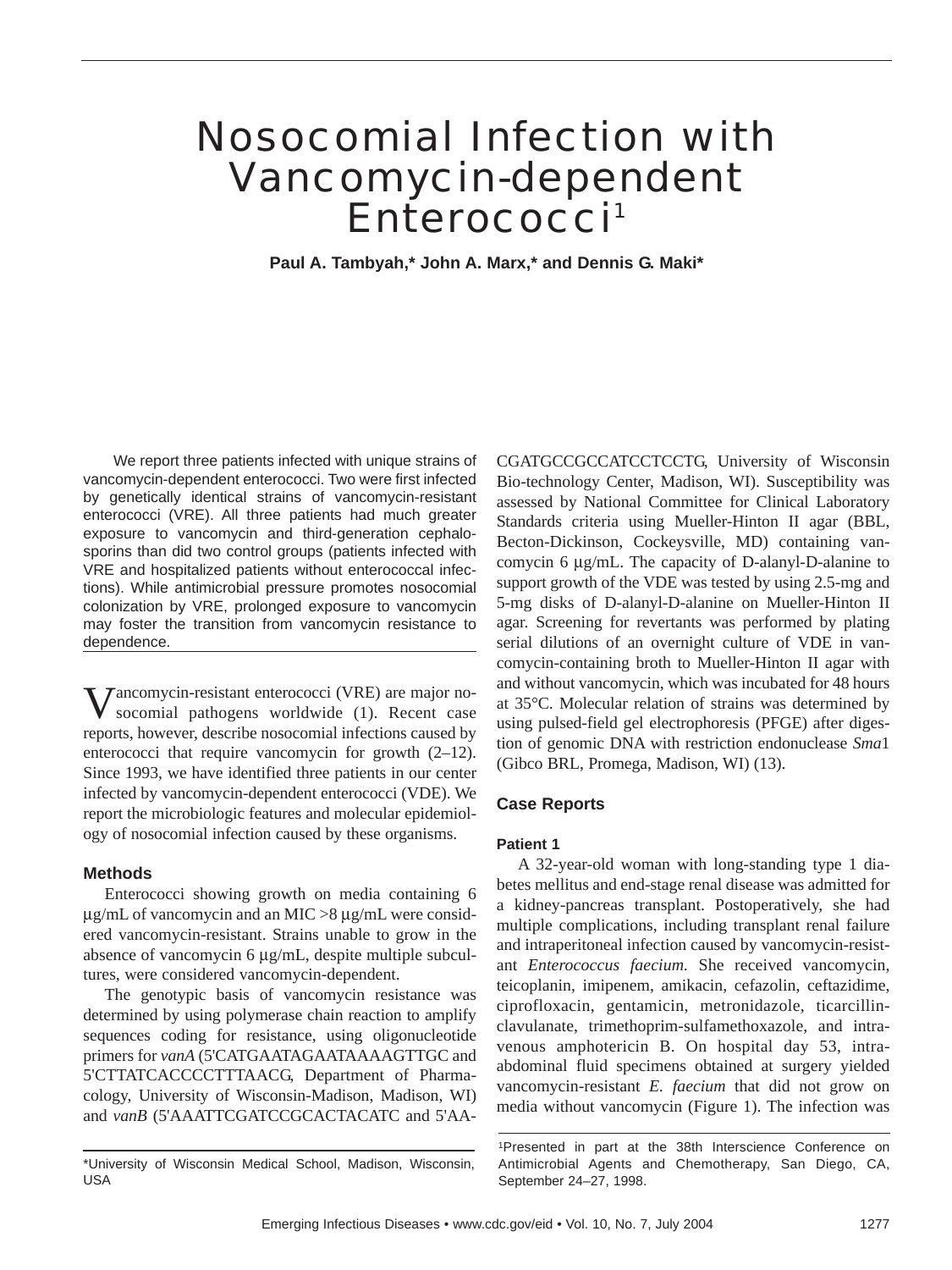## RESEARCH



Figure 1. Etest (AB Biodisk, Solna) vancomycin susceptibility–testing strip on sheep-blood agar inoculated with vancomycin-dependent enterococci (VDE). VDE strain can only grow contiguous to the end of the strip with the highest concentrations of vancomycin. Isolated colonies are also growing far from the strip; they represent revertants to vancomycin independence.

treated with surgical drainage and a combination of teicoplanin and gentamicin. Despite this, the patient died of refractory sepsis on hospital day 268. VDE were isolated from multiple intraabdominal cultures in the month before death.

#### **Patient 2**

A 40-year-old woman with type 1 diabetes mellitus and end-stage renal disease received a kidney-pancreas transplant, which was complicated by multiple intraabdominal abscesses that were drained surgically. On posttransplant day 82, VRE were isolated from intraabdominal cultures. The transplanted kidney was removed on posttransplant day 115 and the transplanted pancreas 10 days later. However, the patient continued to show signs of sepsis.

Blood cultures were positive on radiometric monitoring. Subculturing onto media containing vancomycin confirmed bacteremia with a strain of *E. faecium* that did not grow in the absence of vancomycin. The patient remained critically ill, despite prolonged therapy with intravenous quinupristin-dalfopristin, and died after 4 days of refractory VDE bacteremia, 132 days after transplantation.

## **Patient 3**

A 47-year-old woman with chronic myelogenous leukemia received a matched-unrelated donor bone marrow transplant. Subsequently, when severe graft-versushost disease, acute renal failure, cyclosporine neurotoxicity, prolonged respiratory failure, and bacteremia with *Corynebacterium* spp. resistant to β-lactam antimicrobial agents developed, the patient received a prolonged course of vancomycin. On hospital day 80, when vancomycin-containing media was used, she was found to have catheter-associated urinary tract infection with a strain of enterococcus that required vancomycin for growth. Efforts were not made to eradicate VDE from the urine. The patient ultimately died of refractory graft-versus-host disease with multiple organ dysfunction syndrome on posttransplant day 87.

#### **Case-Control Study**

Potential risk factors for nosocomial infection were compared in the 3 patients and 10 randomly selected patients with nosocomial infection caused by VRE and 10 at-risk, concurrently hospitalized patients not infected by enterococci. Controls were matched by age and admission to the same hospital service as patients in the VRE cohort.

## **Results**

PFGE analysis indicated that the three strains of vancomycin-dependent enterococci were clonally distinct (Figure 2) when the criteria of Tenover et al. were used (14). In the two cases in which strains of VRE were isolated before VDE were first detected, the restriction fragment patterns of the initial VRE strain and subsequent VDE isolate were identical.

All three strains of VDE were *E. faecium*; two were genotype *vanA,* and one was *vanB*. All showed resistance to penicillin, ampicillin, amoxicillin-clavulanate, gentamicin, and erythromycin. All were susceptible to quinupristin-dalfopristin; two were intermediately susceptible, and one was susceptible to teicoplanin. The rate of spontaneous reversion to nondependence on vancomycin was  $1.2 \times 10^{-6}$  for strain 1, 2.5 x  $10^{-6}$  for strain 2, and 2.6 x  $10^{-3}$  for strain 3. Growth of VDE was not supported by D-alanyl-D-alanine.

All three patients infected by VDE were female transplant recipients and experienced posttransplant acute renal failure; by contrast, the VRE group had lower exposure to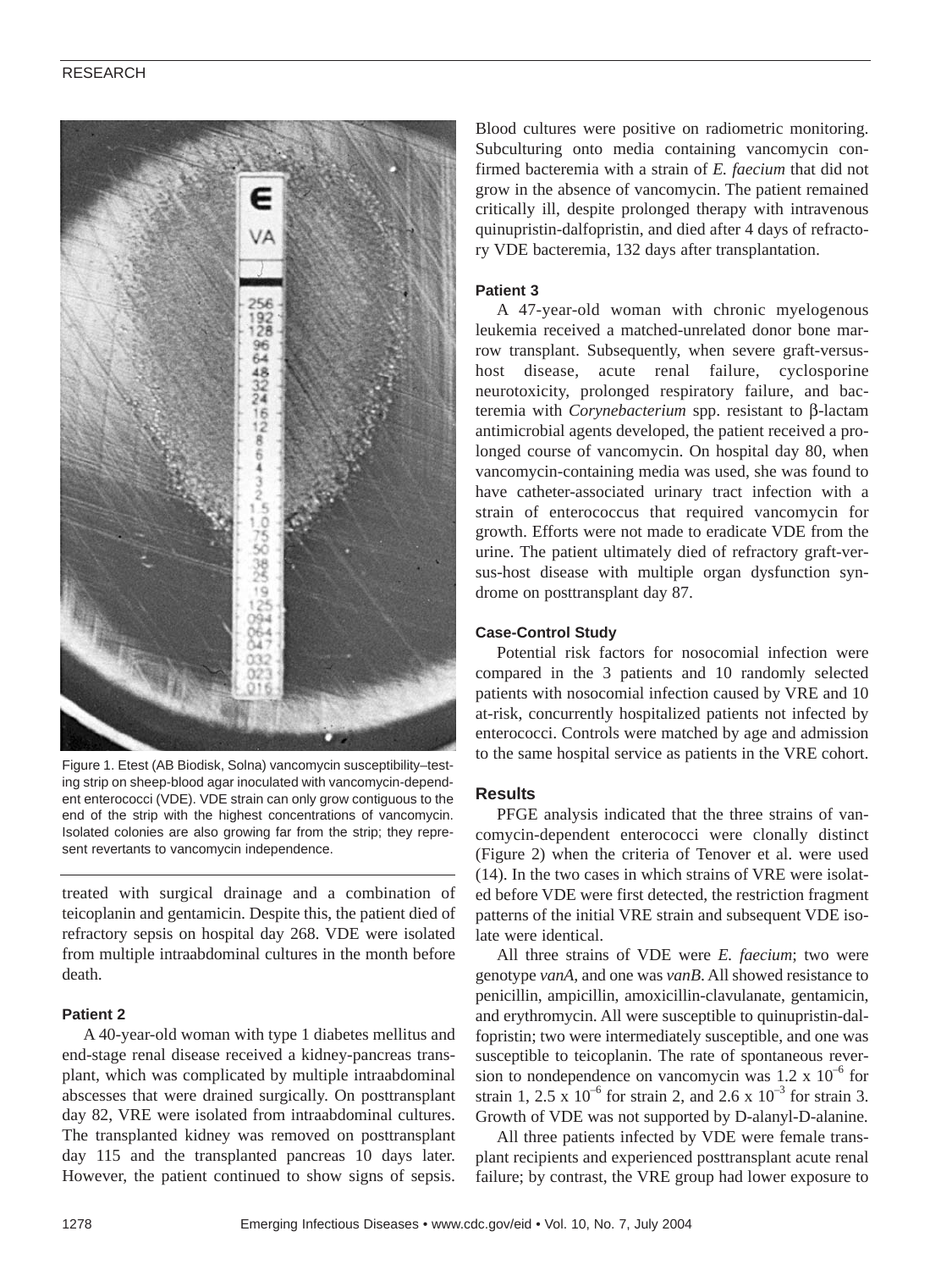$-1$  $r2 \mathbf{a}$ **MW** VRE VRE VDE VRE VDE VDE A Y 4 345 kb 4 300 kb ◀ 270 4 2 4 5 ◀ 200 ◀ 100

Figure 2. Pulsed-field gel electrophoresis of the three strains of vancomycin-dependent enterococci (VDE) and, in two cases, a vancomycin-resistant enterococci (VRE) strain isolated before the VDE in the same patient. The three VDE strains appear to be genetically distinct, although two may be related. In both cases in which VRE was isolated before VDE, VRE and subsequent VDE strains appear genetically identical. RFLP, restriction fragement length polymorphism; MW, molecular weight; *l*, lambda ladder, Y, yeast chromosome marker.

the intensive care unit (Table). No other significant differences were noted between the two groups of patients with enterococcal infection and the group of at-risk controls in underlying conditions, severity of illness, or exposure to invasive devices. However, in the 60 days before onset of the nosocomial enterococcal infection, major differences in exposure to antimicrobial agents occurred: mean  $\pm$  stan-

dard deviation (SD) total antimicrobial days  $103 \pm 40$  for VDE,  $86 \pm 31$  for VRE, and  $28.6 \pm 23.1$  for noninfected controls (VDE or VRE vs. controls,  $p < 0.01$ ), especially vancomycin (27  $\pm$  14 days for VDE, 9  $\pm$  10 for VRE, and  $5.7 \pm 7.6$  for controls; VDE vs. VRE,  $p = 0.03$ ) and thirdgeneration cephalosporins  $(17.0 \pm 11.4$  days for VDE, 15.6  $\pm$  11.9 for VRE, and 2.9  $\pm$  4.8 for noninfected controls; VDE or VRE vs. controls,  $p < 0.01$ ). All 3 patients with VDE infection died during hospitalization, contrasted with 3 of 10 patients infected with VRE and 2 of 10 uninfected control patients who died ( $p = 0.03$ ).

## **Discussion**

Vancomycin resistance is thought to be mediated primarily by the strain's acquiring the capacity to synthesize the cell wall by using D-alanine-D-lactate (1). In the first clinical reports of VDE infection, Fraimow et al. (2) and Green et al. (4) independently reported that D-alanyl-Dalanine supported the growth of a vancomycin-dependent *E. faecalis* strain (2) and a *vanB E. faecium* strain (4), respectively; Sng et al. (9) quantified the amount of Dalanyl-D-alanine required to support growth of their VDE strain. The phenomenon of vancomycin dependence may derive from the loss of a D-alanyl-D-alanine ligase in a VRE strain, which is then unable to survive unless vancomycin induces the production of D-alanine-D-lactate ligase (2,4). Previous reports (2–12) and our experience (Figure 2) suggest that infecting strains of VRE make the transition in situ to a state of vancomycin dependence only after prolonged exposure to vancomycin.

Sixteen patients infected by enterococci dependent on vancomycin for growth have been reported (2–12). In every case with data reported on prior antimicrobial exposure, the patients had also received a glycopeptide, vancomycin, or teicoplanin. We sought to minimize the effect of control group bias (15) by selecting as a control group concurrently hospitalized patients at risk for nosocomial infection with VRE or VDE but not infected with enterococci. We found that intense use of third-generation cephalosporins was the most important risk factor for both VDE and VRE when compared with the uninfected control group. This finding is in line with our recent observation of the striking commonality of risk factors for nosocomial colonization and infection with a diverse array of multiresistant pathogens, in particular, heavy exposure to thirdgeneration cephalosporins (16). Selection pressure from broad-spectrum antimicrobial agents apears to promote nosocomial colonization with VRE, which, after prolonged exposure to vancomycin, may lead to the emergence of vancomycin dependence in the colonizing strain.

Renal insufficiency was the other risk factor identified in our study. The ecologic impact of vancomycin exposure is magnified and extended in patients with renal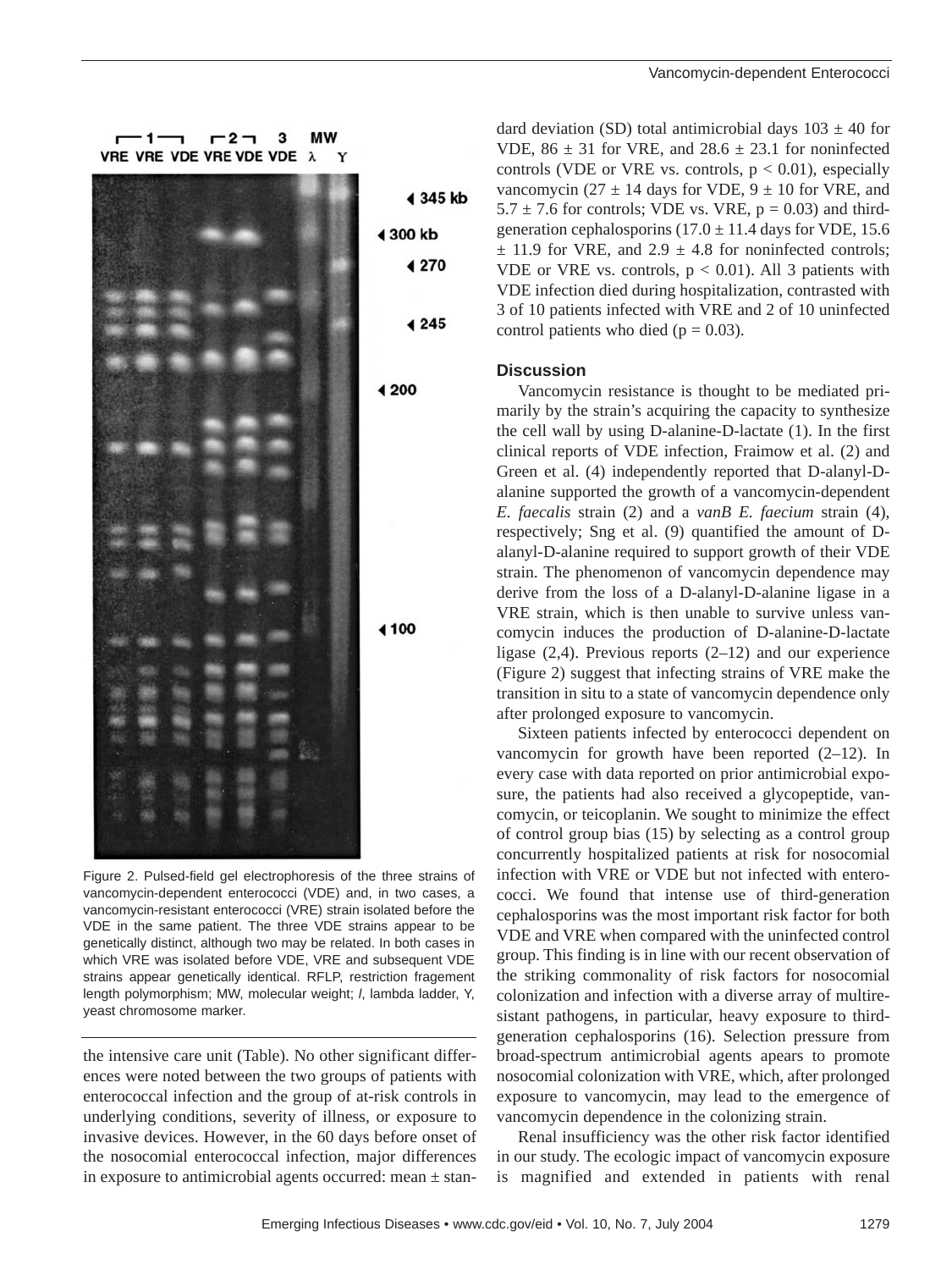#### RESEARCH

| Table. Clinical and epidemiologic features of patients with nosocomial enterococcal infections and uninfected control patients'               | <b>VDE</b>                   | <b>VRE</b>                   | Uninfected control    |
|-----------------------------------------------------------------------------------------------------------------------------------------------|------------------------------|------------------------------|-----------------------|
|                                                                                                                                               |                              |                              |                       |
| Features                                                                                                                                      | $(n = 3)$                    | $(n = 10)$                   | patients ( $n = 10$ ) |
| Age, y, mean $\pm$ SD                                                                                                                         | $39.0 \pm 7.5$               | $41.7 \pm 20.2$              | $51.1 \pm 13.0$       |
| Sex, no.                                                                                                                                      |                              |                              |                       |
| Male                                                                                                                                          | 0                            | 5                            | $\overline{7}$        |
| Female                                                                                                                                        | 3                            | 5                            | 3                     |
| Duration of hospitalization, days, mean $\pm$ SD                                                                                              | $41.7 \pm 13$                | $33.6 \pm 12.1$              | 37.6±44.7             |
| ICU stay, days, mean $\pm$ SD                                                                                                                 | $9.3 + 4.0$                  | $1.0 \pm 1.9^{\circ}$        | $7.4 \pm 7.4$         |
| Site of nosocomial enterococcal infection                                                                                                     |                              |                              |                       |
| Primary bloodstream infection                                                                                                                 | 0                            | 5                            | $\mathbf 0$           |
| Surgical wound infection                                                                                                                      | 1                            | $\overline{c}$               | $\mathbf 0$           |
| Intraabdominal infection                                                                                                                      | 1                            | 1                            | $\mathbf 0$           |
| Urinary tract Infection                                                                                                                       | 1                            | 1                            | $\Omega$              |
| Service, no.                                                                                                                                  |                              |                              |                       |
| Medicine or pediatrics                                                                                                                        | 1                            | 5                            | 5                     |
| Surgery                                                                                                                                       | $\overline{2}$               | 5                            | 5                     |
| Associated conditions, no.                                                                                                                    |                              |                              |                       |
| Malignancy                                                                                                                                    | 1                            | 4                            | 2                     |
| Diabetes mellitus                                                                                                                             | 2                            | 3                            | $\overline{4}$        |
| Renal failure                                                                                                                                 | 3                            | 3                            | 4                     |
| Trauma                                                                                                                                        | 0                            | $\overline{2}$               | $\Omega$              |
| Transplant recipient                                                                                                                          | 3                            | $\overline{\mathcal{L}}$     | $\overline{2}$        |
| APACHE II score, mean ± SD                                                                                                                    | $18.7 \pm 2.1$               | $15.1 \pm 6.7$               | $19.4 \pm 10.0$       |
| Serum creatinine, mg/dL, mean ± SD                                                                                                            | $2.8 \pm 0.5^{\circ}$        | $1.5 \pm 0.8$                | $1.9 + 1.8$           |
| Days antimicrobial agent administered                                                                                                         |                              |                              |                       |
| Vancomycin                                                                                                                                    | $27.3 \pm 13.7$ <sup>d</sup> | $9.1 \pm 10.3$               | $5.7 \pm 7.6$         |
| Aminoglycosides                                                                                                                               | $11.3 \pm 6.7$               | $9.7 + 9.8$                  | $2.5 + 5.1$           |
| First- or second-generation cephalosporins                                                                                                    | $0.7 + 0.6$                  | $1.1 \pm 2.2$                | $3.6 \pm 7.5$         |
| Third-generation cephalosporins                                                                                                               | $17.0 \pm 11.4^{\circ}$      | $15.6 \pm 11.9$ <sup>f</sup> | $2.9 + 4.8$           |
| Quinolones                                                                                                                                    | $10.3 + 5.5$                 | $8.0 + 9.2$                  | $3.4 \pm 4.8$         |
| Clindamycin                                                                                                                                   | $2.3 + 4.0$                  | $7.1 \pm 11.7$               | $1.2 + 3.8$           |
| Metronidazole                                                                                                                                 | $4.3 \pm 7.5$                | $4.4 \pm 6.3$                | $1.8 + 3.8$           |
| Trimethoprim-sulfamethoxazole                                                                                                                 | $32.7 \pm 18.0^{\circ}$      | $14.6 \pm 19.2$              | $2.7 + 5.7$           |
| <b>Others</b>                                                                                                                                 | $1.0 + 1.7$                  | $5.6 + 9.5$                  | $4.8 + 9.6$           |
| Total                                                                                                                                         | $106.3 \pm 44.7$ °           | $83.5 \pm 29.4$              | $28.6 \pm 23.1$       |
| "VDE, vancomycin-dependent enterococci; VRE, vancomycin-resistant enterococci; ICU, intensive care unit; APACHE, Acute Physiology and Chronic |                              |                              |                       |

Table. Clinical and epidemiologic features of patients with nosocomial enterococcal infections and uninfected control patients<sup>a</sup>

Health Evaluation score.

<sup>b</sup>VRE vs. controls,  $p = 0.03$ .

 $^{\circ}$ VDE vs. VRE,  $p = 0.02$ .

 $^{\circ}$ VDE vs. VRE, p = 0.03. e VDE vs. controls, p < 0.01.

f VRE vs. controls, p < 0.01.

insufficiency, especially those with end-stage renal disease requiring hemodialysis (all 3 of our patients and 5 of the 16 previously reported cases), where a single dose persists in the patient's body for many days. The emergence of novel strains of *Staphylococcus aureus* exhibiting resistance to vancomycin has also been reported in this clinical setting (17). The prevalence of nosocomial infection or colonization with VDE can only be determined by the use of media containing vancomycin when processing cultures from patients at risk for VDE infection, namely those who have had prolonged exposure to vancomycin or third-generation cephalosporins, especially if they are already known to be colonized or infected by VRE.

These infections are clearly not trivial, although their clinical importance remains to be fully determined. Five

of the 16 previously reported VDE infections were bacteremias (4,7,9,11). VDE was considered the immediate cause of death in one of our patients and a contributory cause in another. Green et al. (4) reported the spontaneous reversion of VDE to nondependence at 1 in  $10^6$ , which we confirmed in all three of our strains. Thus, vancomycin discontinuation alone may not be sufficient to treat patients with VDE infection, especially if the patient has renal failure.

The best management of infection with VDE—beyond source control and treatment with linezolid, quinupristindalfopristin, or daptomycin—remains to be determined. More effective antimicrobial stewardship policies are needed to prevent VDE, VRE, and other resistant nosocomial pathogens from emerging.